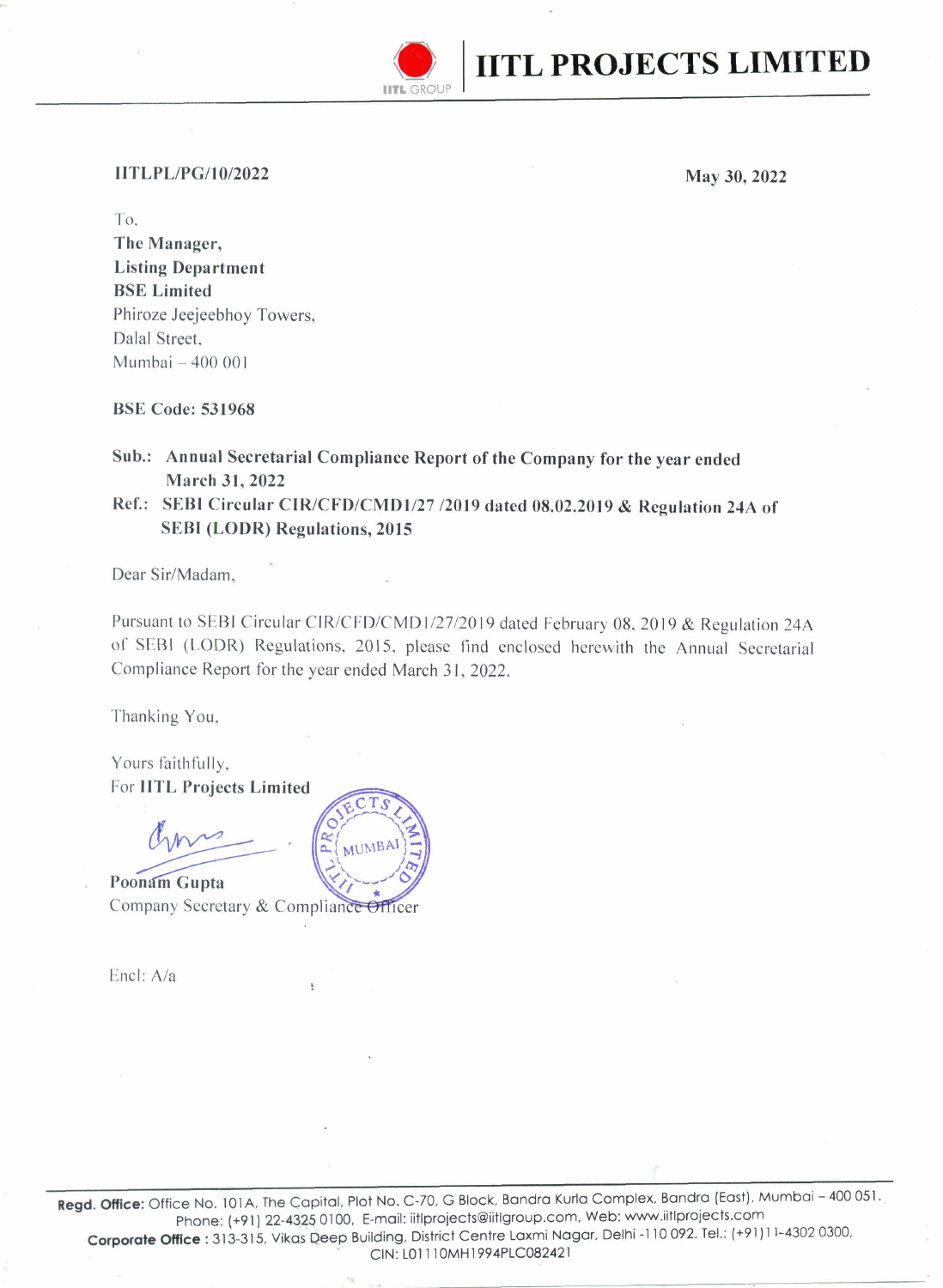## **SECRETARIAL COMPLIANCE REPORT OF IITL PROJECTS LIMITED FOR THE YEAR ENDED MARCH 31, 2022**

We, Chandanbala Jain and Associates have examined:

- (a) all the documents and records made available to us and explanation provided by **IITL Projects Limited (CIN: L01110MH1994PLC082421)** ("the listed entity"),
- (b) the filings / submissions made by the listed entity to the stock exchange(s),
- (c) website of the listed entity,
- (d) any other document / filing, as may be relevant, which has been relied upon to make this certification,

for the year ended March 31, 2022 ("Review Period") in respect of compliance with the provisions of:

- (a) the Securities and Exchange Board of India Act, 1992 ("SEBI Act") and the Regulations, circulars, guidelines issued thereunder; and
- (b) the Securities Contracts (Regulation) Act, 1956 ("SCRA"), rules made thereunder and the Regulations, circulars, guidelines issued thereunder by the Securities and Exchange Board of India ("SEBI");

The specific Regulations, whose provisions and the circulars / guidelines issued thereunder, have been examined, include:-

- (a) Securities and Exchange Board of India (Listing Obligations and Disclosure Requirements) Regulations, 2015;
- (b) Securities and Exchange Board of India (Issue of Capital and Disclosure Requirements) Regulations, 2018 - **Not applicable during the review period**;
- (c) Securities and Exchange Board of India (Substantial Acquisition of Shares and Takeovers) Regulations, 2011;
- (d) Securities and Exchange Board of India (Buyback of Securities) Regulations, 2018 **Not applicable during the review period**;
- (e) Securities and Exchange Board of India (Share Based Employee Benefits) Regulations, 2014 - **Not applicable during the review period**;
- (f) Securities and Exchange Board of India (Issue and Listing of Debt Securities) Regulations, 2008 - **Not applicable during the review period**;
- (g) Securities and Exchange Board of India (Issue and Listing of Non-Convertible and Redeemable Preference Shares) Regulations, 2013 - **Not applicable during the review period**;
- (h) Securities and Exchange Board of India (Prohibition of Insider Trading) Regulations, 2015;

**Head Office:** D-606, Simla House, 6th Floor, L J Marg, Off Nepeansea Road, Near PDP Garden & Hyderabad Estates, Mumbai - 400 026.

 $T : +912240044344$ M: +91 98212 85437 E: jainchandanbala@gmail.com jainchandan13@yahoo.co.in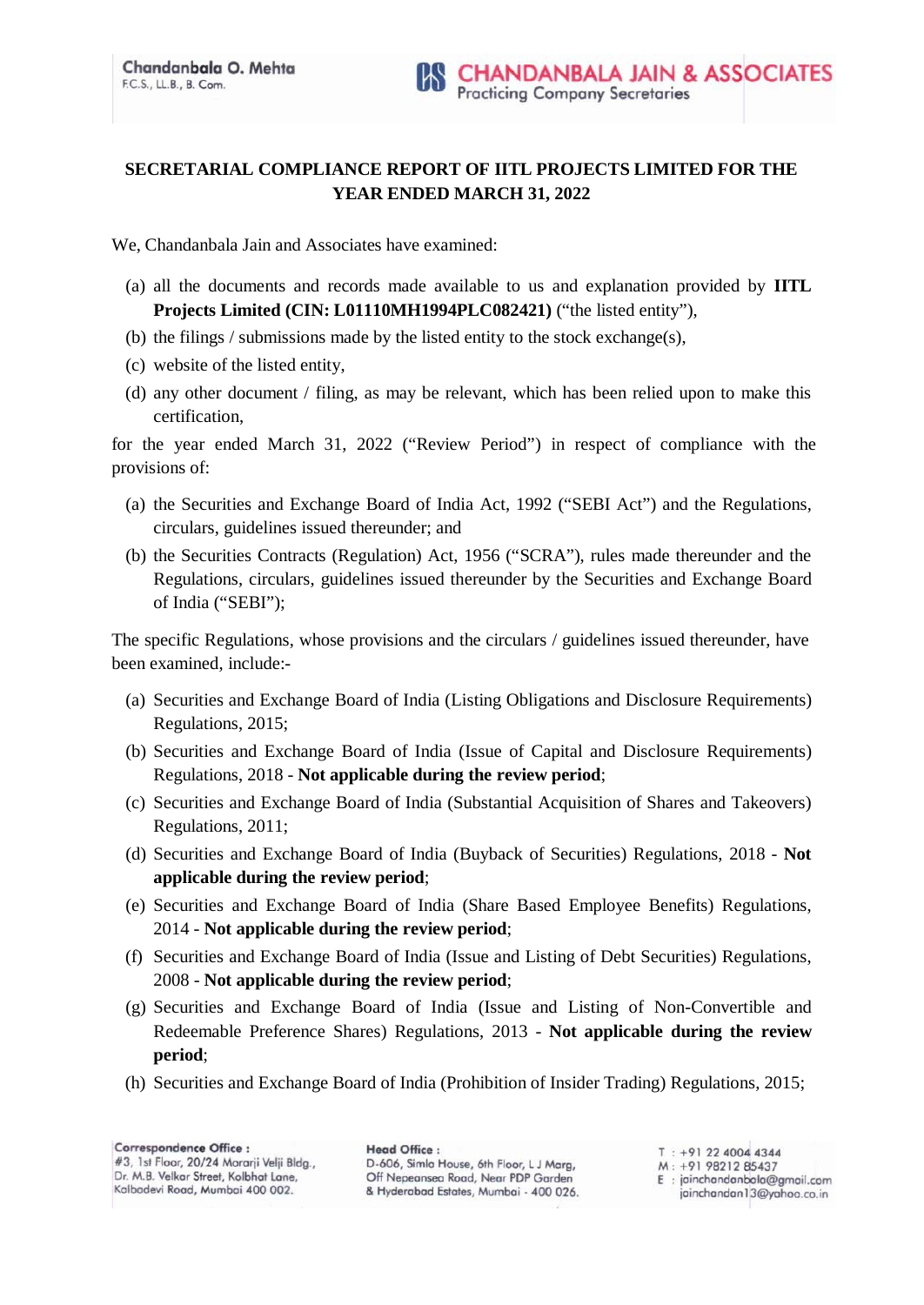- (i) Securities and Exchange Board of India (Registrars to an Issue and Share Transfer Agents) Regulations, 1993 - **Not applicable during the review period**;
- (j) Securities and Exchange Board of India (Intermediaries) Regulations, 2008 **- Not applicable during the review period**;
- (k) Any other regulations, circulars, guidelines etc. issued by SEBI and applicable to the Company

and based on the above examination and considering the relaxations granted by the Ministry of Corporate Affairs and Securities and Exchange Board of India warranted due to the spread of the COVID-19 pandemic, we hereby report that, during the Review Period:

(a) The listed entity has complied with the provisions of the above Regulations and circulars / guidelines issued thereunder, **except** in respect of matters specified below:

| Sr.<br>No. | <b>Compliance Requirement</b><br>(Regulations / circulars /<br>guidelines including specific<br>clause) | <b>Deviations</b> | <b>Observations</b> /<br><b>Remarks of the</b><br><b>Practicing Company</b><br><b>Secretary</b> |
|------------|---------------------------------------------------------------------------------------------------------|-------------------|-------------------------------------------------------------------------------------------------|
|            |                                                                                                         | None              |                                                                                                 |

- (b) The listed entity has maintained proper records under the provisions of the above Regulations and circulars / guidelines issued thereunder insofar as it appears from our examination of those records.
- (c) The following are the details of actions taken against the listed entity / its promoters / directors / material subsidiaries either by SEBI or by Stock Exchanges (including under the Standard Operating Procedures issued by SEBI through various circulars) under the aforesaid Acts / Regulations and circulars / guidelines issued thereunder:

| Sr.<br>No. | <b>Action</b><br>taken by | <b>Details of</b><br>violation | Details of action taken<br>e.g. fines, warning<br>letter, debarment, etc. | <b>Observations</b> /<br><b>Remarks of the</b><br><b>Practicing Company</b><br>Secretary, if any. |  |
|------------|---------------------------|--------------------------------|---------------------------------------------------------------------------|---------------------------------------------------------------------------------------------------|--|
| None       |                           |                                |                                                                           |                                                                                                   |  |

**Head Office:** D-606, Simla House, 6th Floor, L J Marg, Off Nepeansea Road, Near PDP Garden & Hyderabad Estates, Mumbai - 400 026.

 $T : +912240044344$ M: +91 98212 85437

E: jainchandanbala@gmail.com jainchandan13@yahoo.co.in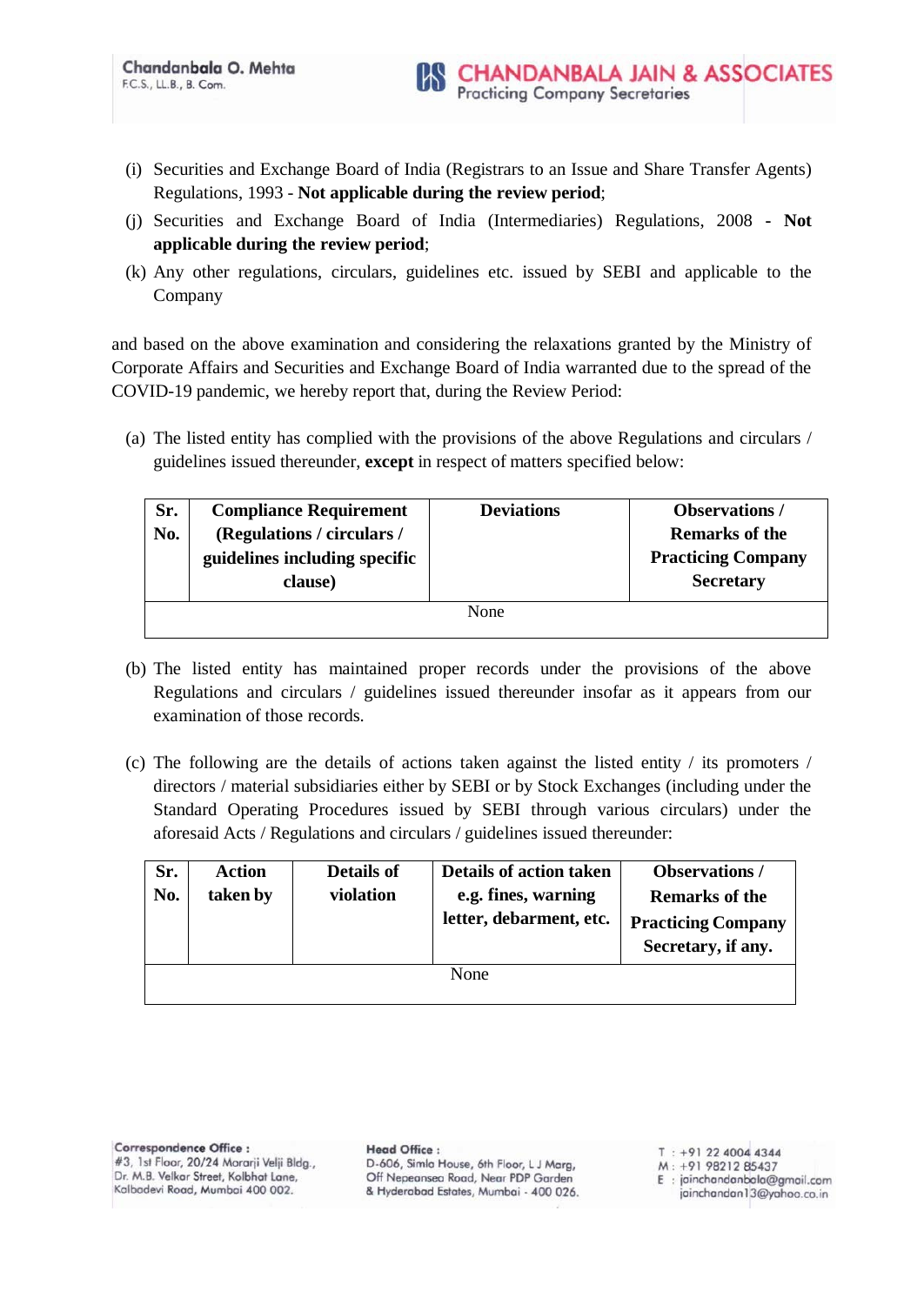(d) The listed entity has taken the following actions to comply with the observations made in previous reports:

| Sr.  | <b>Observations of</b>  | <b>Observations</b> | <b>Action</b> taken | <b>Comments of the</b>  |
|------|-------------------------|---------------------|---------------------|-------------------------|
| No.  | the Practicing          | made in the         | by the listed       | <b>Practicing</b>       |
|      | Company                 | secretarial         | entity, if any      | <b>CompanySecretary</b> |
|      | Secretary in the        | compliance          |                     | on the actions          |
|      | previous reports        | report for the      |                     | taken by the listed     |
|      |                         | year ended          |                     | entity                  |
|      |                         | (The                |                     |                         |
|      |                         | years are to be     |                     |                         |
|      |                         | mentioned)          |                     |                         |
| (i)  | Financial<br>The        | Secretarial         | The<br>Company      | The Company has         |
|      | Results<br>for          | Compliance          | undertaken<br>has   | since complied with     |
|      | Quarter and Year        | Report for the year | appropriate         | the said Regulations    |
|      | ended March 31,         | ended March 31,     | actions to ensure   | / observations.         |
|      | 2020 approved at        | 2021                | the<br>compliance   |                         |
|      | <b>Board</b><br>the     |                     | of<br>the<br>said   |                         |
|      | Meeting held on         |                     | Regulation          |                         |
|      | 25,<br>2020<br>June     |                     |                     |                         |
|      | filed<br>with<br>was    |                     |                     |                         |
|      | BSE 58 minutes          |                     |                     |                         |
|      | after<br>the            |                     |                     |                         |
|      | conclusion<br>of        |                     |                     |                         |
|      | Board Meeting as        |                     |                     |                         |
|      | against the time        |                     |                     |                         |
|      | stipulated of -         |                     |                     |                         |
|      | within 30 minutes       |                     |                     |                         |
|      | the<br>from             |                     |                     |                         |
|      | conclusion<br>of        |                     |                     |                         |
|      | <b>Board Meeting</b>    |                     |                     |                         |
|      |                         |                     |                     |                         |
| (ii) | Financial<br>The        | Secretarial         | The<br>Company      | The Company has         |
|      | Results<br>for          | Compliance          | undertaken<br>has   | since complied with     |
|      | Quarter<br>ended        | Report for the year | appropriate         | the said Regulations    |
|      | June<br>30,<br>2020     | ended March 31,     | actions to ensure   | / observations.         |
|      | approved at the         | 2021                | compliance<br>the   |                         |
|      | <b>Board</b><br>Meeting |                     | the<br>of<br>said   |                         |
|      | held<br>on              |                     | Regulation          |                         |
|      | September<br>10,        |                     |                     |                         |
|      | 2020<br>filed<br>was    |                     |                     |                         |

Correspondence Office :

#3, 1st Floor, 20/24 Morarji Velji Bldg., Dr. M.B. Velkar Street, Kolbhat Lane, Kalbadevi Road, Mumbai 400 002.

**Head Office:** 

D-606, Simla House, 6th Floor, LJ Marg,<br>Off Nepeansea Road, Near PDP Garden & Hyderabad Estates, Mumbai - 400 026. T: +91 22 4004 4344<br>M: +91 98212 85437

E: jainchandanbala@gmail.com jainchandan13@yahoo.co.in